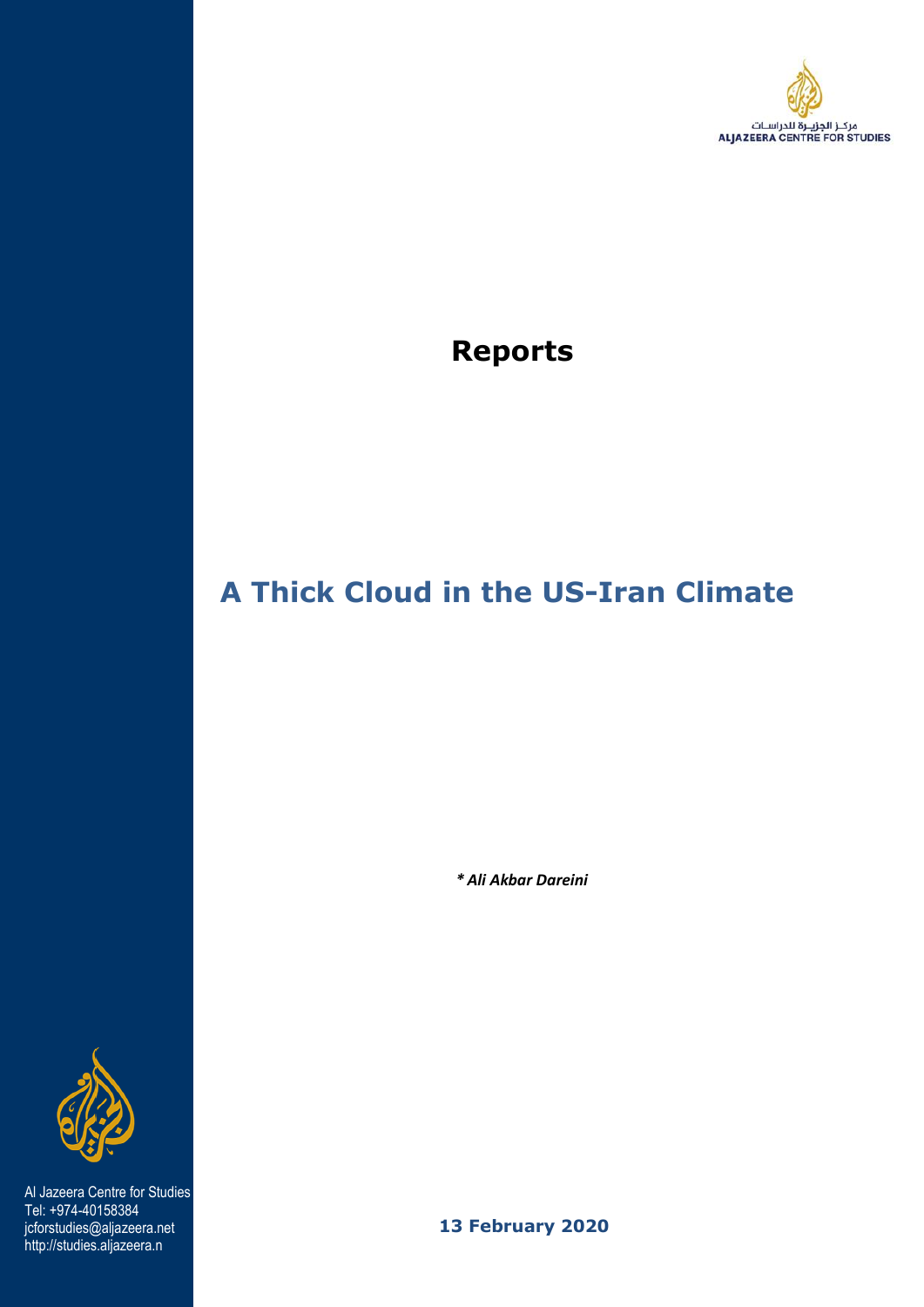

**Trump Suleimani [Aljazeera]**

## **Abstract:**

The reckless assassination of top Iranian General Qassem Soleimani in foreign land was, under international law, a breach of the U.N. Charter, a violation of Iraq's territorial integrity, an infringement on Iraq's political independence, and an act of state-sponsored terrorism. America's January 3 drone strike in Baghdad also killed several senior Iraqi military officials, a huge disrespect for the host nation.

The assassinations at the direction of U.S. President Donald Trump transformed the red lines. Trump probably took the biggest gamble of his presidency. By sharply escalating U.S. hostilities with Iran, the Trump administration stepped into a very dangerous territory that it may not be able to control the consequences. Initially, American officials tried to justify the assassination, claiming that Soleimani posed an "imminent threat" to American lives in Iraq. But there were obvious loopholes in their justification. "If there actually was an 'imminent' threat to U.S. interests in the region, then removing Soleimani doesn't remove that threat, because there were presumably already cells in place in Iraq ready to attack American personnel … the underlying intelligence the Trump administration has cited as necessitating the strike against Soleimani is 'razor thin'." (1) Trump ordered the airstrike to "prevent future attacks but this assassination endangers Americans and makes both the Iraqi Popular Mobilization Forces (PMF) and Iran to retaliate … It could backfire on the Americans … (It)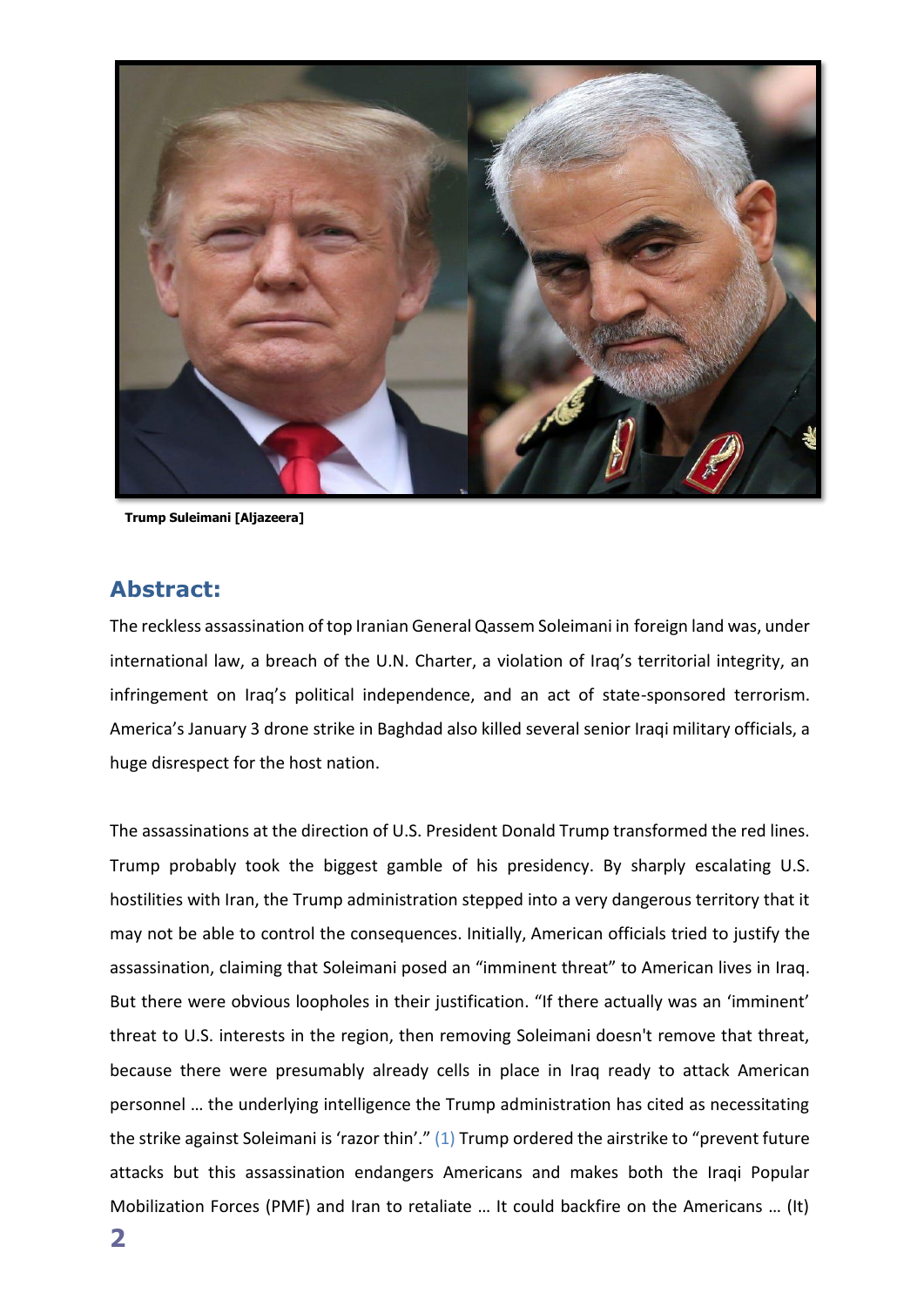could make those groups act with even less discipline, so our people are still at serious risk."

(2)

The same day the U.S. killed Soleimani, American forces carried out another mission to kill Abdul Reza Shahlai, a commander of Iran's elite Quds Force, but failed. It did not result in his death.

"The unsuccessful operation may indicate that the Trump administration's killing of … Soleimani was part of a broader operation than previously explained … This suggests a mission with a longer planning horizon and a larger objective." (3)

## **Pre and Post-Soleimani Era**

The outrageous killing pushed the entire region into greater instability. It marked the end of an era and the beginning of a new chaotic history. In the post-Soleimani era, the U.S. has to spend billions of dollars to protect its military bases and troops in the volatile Middle East and yet it may not be able to do so. By killing Soleimani, Trump dangerously undermined international order and promoted the law of the jungle. "Soleimani's assassination will have profound and grave consequences for Iran-U.S. relations. It was as big as the CIA-orchestrated 1953 coup that toppled the legitimate government of Mohammad Mosaddegh. The assassination proved that the Trump administration is seeking regime change in Iran," prominent Iranian political analyst Ali Shokouhi told the writer. Associate Professor of International Relations Ali Adami says Soleimani's killing showed that the U.S. neither has idea nor ability to create order in West Asia.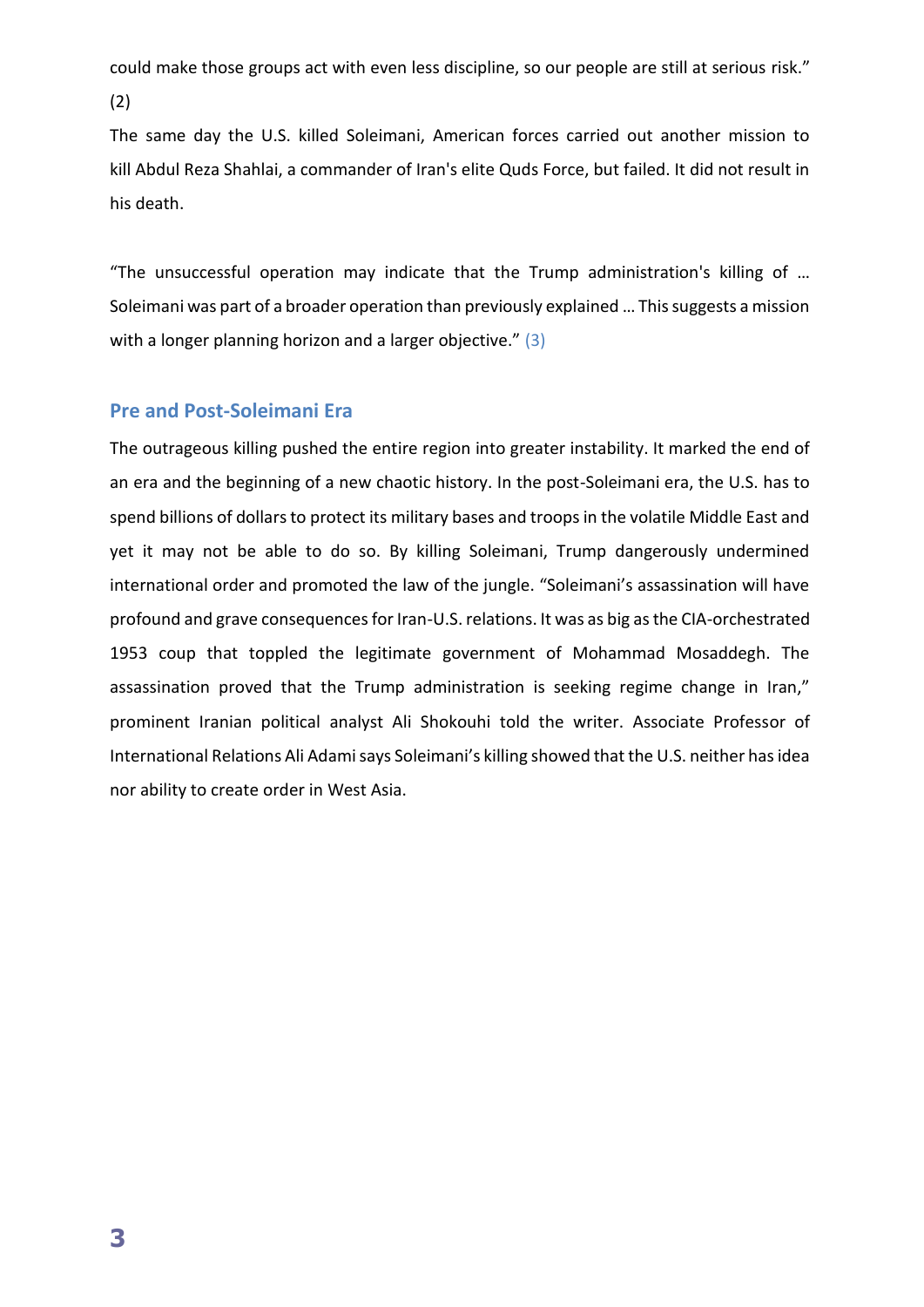

**Iran's Prime Minister Mohammed Mossadegh as pictured on the cover of Time magazine as 1951's "Man of the Year." Two years later, he was overthrown by a CIA-sponsored coup.**

## **Closed Door of Diplomacy**

Soleimani's assassination demonstrated that the Trump administration has effectively shut the door of dialogue. Denying visa recently to Iranian Foreign Minister Mohammad Javad Zarif to attend a U.N. Security Council meeting in New York was another piece of evidence showing that the U.S. has closed the path of diplomacy. When Washington says it wants talks with Tehran without preconditions, it has already prepared a list of 12 conditions as spelled out by U.S. Secretary of State Mike Pompeo. The conditions, among other demands, want Iran to stop uranium enrichment altogether, end its ballistic missile program and stop supporting its regional allies such as Hezbollah, Hamas or Houthis in Yemen. (4)

Iran considers the conditions "insulting", calling them "brazen contravention of international law, well-established international norms, and civilized behavior." (5) "Pompeo's 12 demands for Iran read more like a declaration of war than a path to peace. The United States has effectively called for Iran to surrender all of its interests." $(6)$  Trump abandoned Barack Obama's policy of "interaction" with Iran and instead adopted a new belligerent policy of "confrontation." His calculation is based on the assumption that Iran will finally back down in the face of tremendous pressure and that Iranian leaders will crawl to the table to sign a deal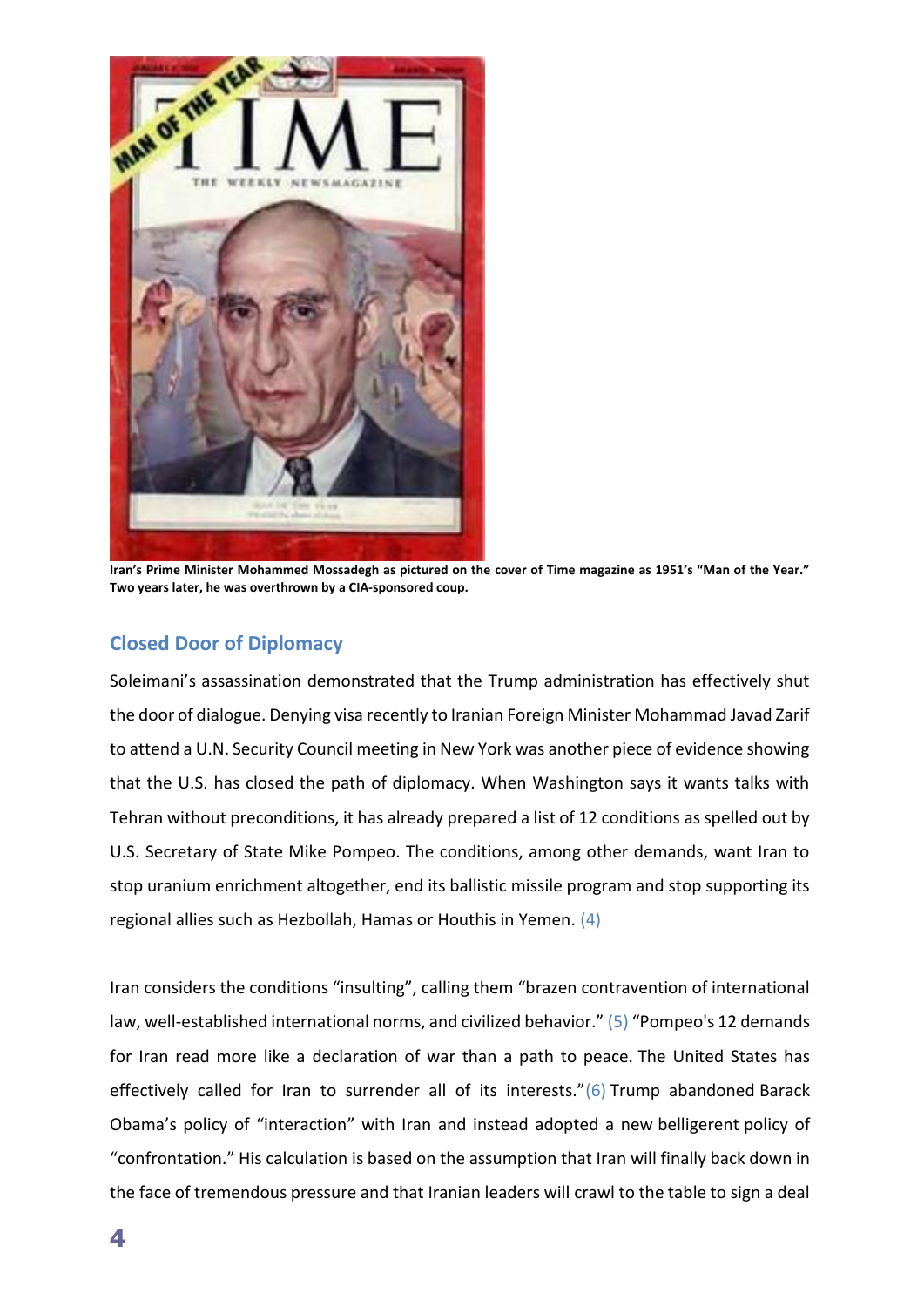he arrogantly desires. But that's not what history provides. Trump has ignored Iran's national pride and the widely-tested view that the Islamic Republic doesn't give in to pressure.

Washington's unilateral sanctions were a declaration of an all-out economic war against Iran and Soleimani's assassination has taken the war to a highly dangerous military level. But this reckless policy may at one point spiral out of control and lead to a disastrous all-out war with grave and unpredictable consequences. "By assassinating Soleimani, the U.S. closed the door to bilateral talks. The only path open would be for the U.S. to return to the JCPOA," Shokouhi opined.



**No US Diplomacy (Statista)**

## **Iran's Calibrated Retaliation Averts War**

There was absolutely no chance that Iran would not respond to the assassination of its icon soldier. The assassination unified the Iranians. Large funeral processions for Soleimani and his companions in Iraq, with thousands of mourners in attendance, and millions of Iranians who paid tribute to their national hero \_ the largest *processions* in Iran since the 1989 *funeral* for the Islamic Republic's founder Ayatollah Ruhollah Khomeini \_ was widely seen as a street referendum in support of Soleimani's strategy.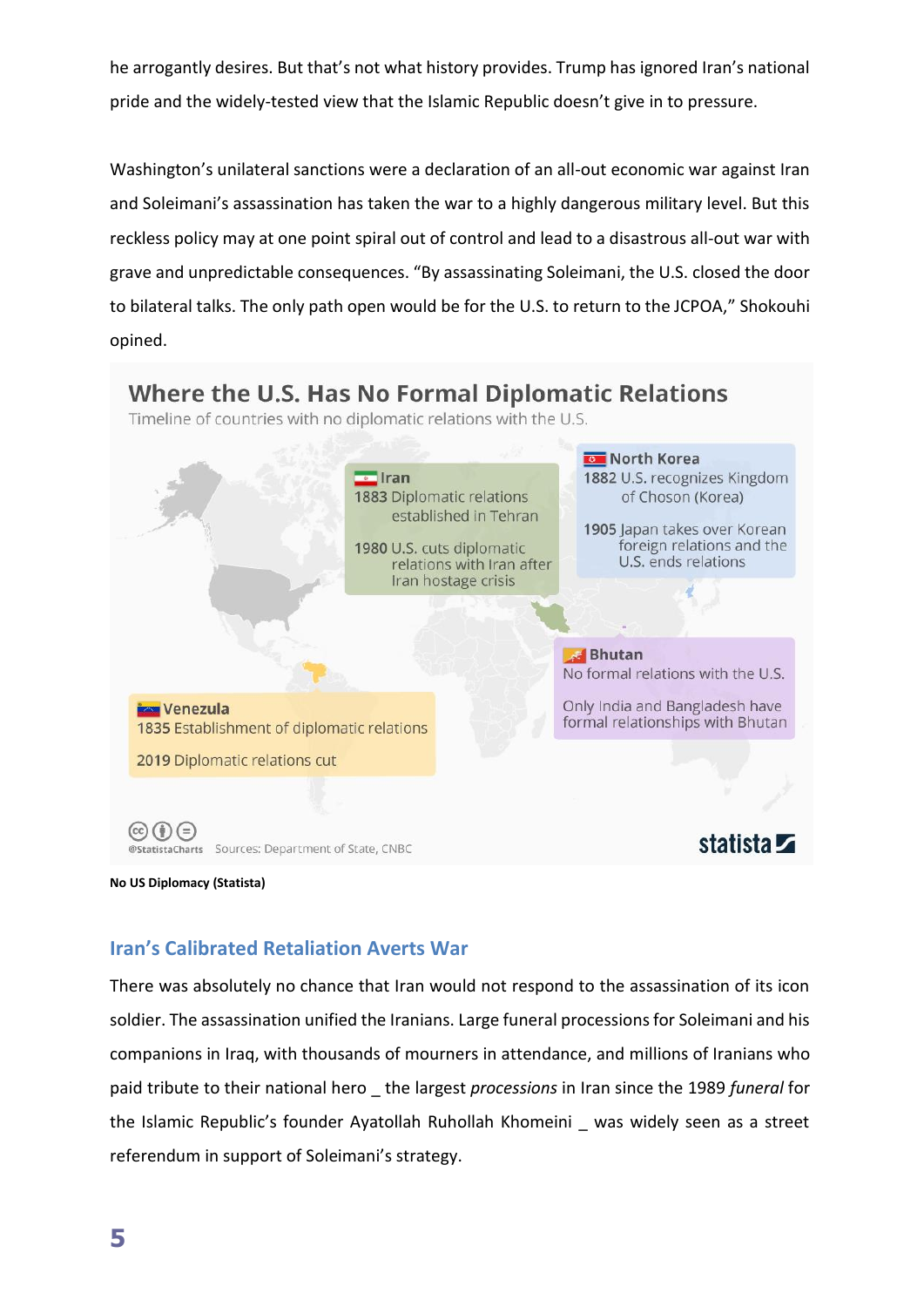Having gained and displayed public support, Iran on January 8 targeted two military bases inside Iraq housing U.S. troops - Ain al-Assad air base in western Iraq and al-Taji air base situated north of Baghdad - to avenge Soleimani's killing. The United States says no one was killed while Iran claims there were casualties without offering evidence. But Pentagon admitted on January 29 that 50 U.S. troops were diagnosed with traumatic brain injuries suffered in Iran's missile strike, contradicting Trump who had said no troops had been injured. (7)

Iran's intention was to keep the strike limited and proportional. Firing a barrage of missiles from its own soil was retaliation, not escalation. It was intended to give a direct military response to America's act of war. But it was not designed to cause American casualties that would very likely lead to a full-fledged regional war. "Experts believe failure to inflict casualties was deliberate and is sign overt conflict is ending … The judgment is that the attack … was demonstrative, given that the Iranian missiles used were believed to be accurate to a range of 50 meters and could have caused more serious damage if Tehran had wanted to." (8)

Iran's warnings in advance - without specifying targets - had alerted American military officials that missiles would hit them, giving their troops a chance to hide in underground bunkers and time to take steps to avoid casualties. Iran's overt response had to be bold and look quite impressive on television. The Guard's calibrated and carefully-designed military response to the U.S. did the job without leading to an all-out war. Iran showed the way to Trump, opening the path to de-escalation by the nature of its missile barrage. It led to Trump tweeting: "All is well!"

Iran's wisdom in designing "proportional retaliation" plus the accuracy of its missiles in hitting targets were instrumental in allowing de-escalation possible. Trump had threatened to target 52 sites in Iran if U.S. bases were attacked. Iran did so and Trump bitterly swallowed the missiles and backed down.

Iran's missile strikes were the first military strike by a state against the U.S. in 79 years since World War II when the Japanese attacked Pearl Harbor in 1941. Iranian missiles destroyed the selected buildings inside the sprawling al-Assad air base. Should Iran's missiles had not been accurate in hitting targets after flying 700 kilometers in the air, Trump would have likely been encouraged to respond and further escalate the tensions.

**6**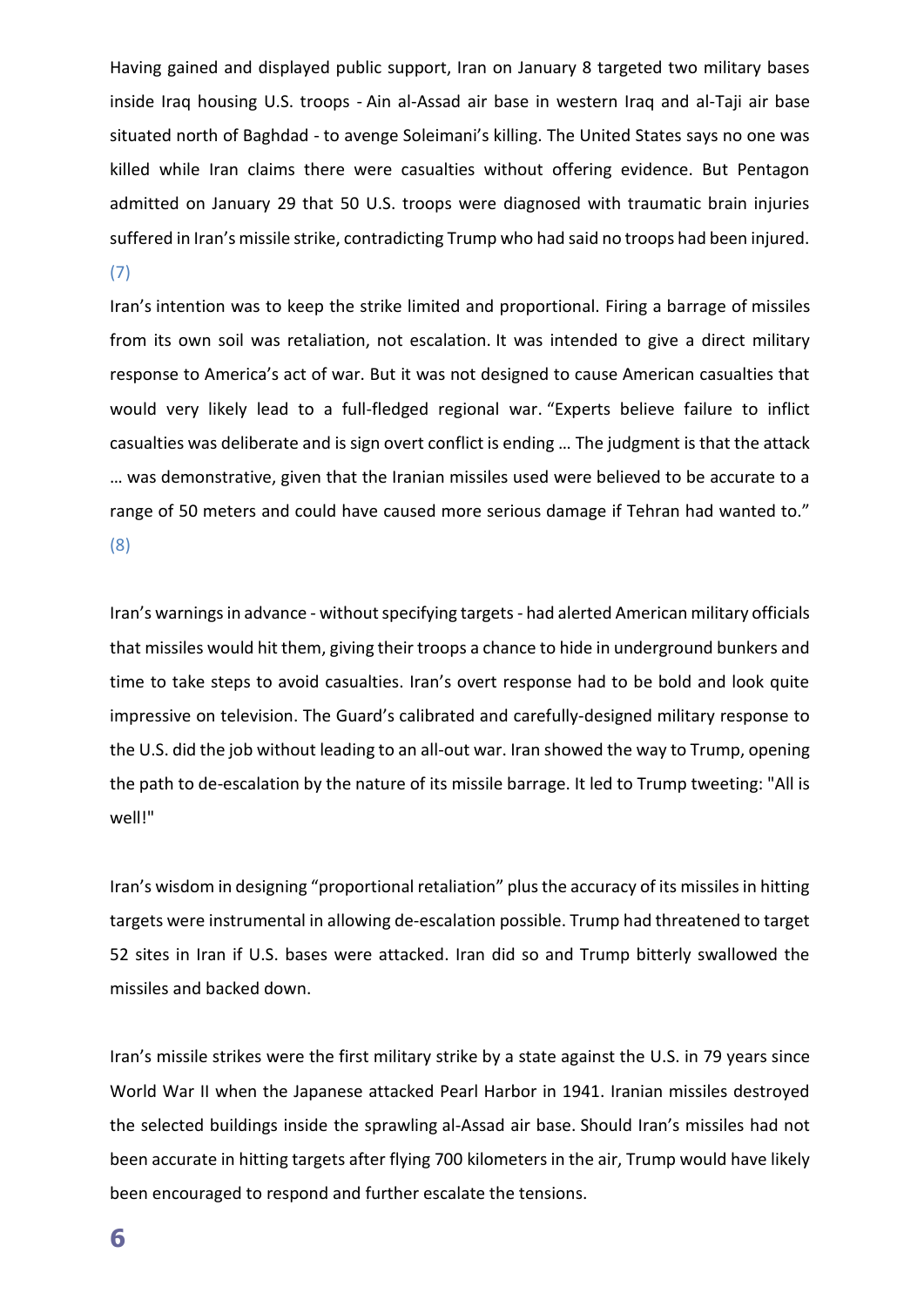#### **What's Next?**

The overt phase of Iran's revenge appears to be over. But, dangers remain. In the words of Iran's Supreme Leader Ayatollah Ali Khamenei "For now, a slap was delivered on their (U.S.) face." (9) But that's not the end. Trump has Soleimani's blood on his hands and he will be responsible for its consequences. The Trump administration opened a wound that it will not be able to heal. Adami believes Soleimani's killing "was not assassination of an individual or an Iranian national. It was assassination of an identity that knows no borders. It was assassination of values. In the post-Soleimani era, no one may be able to control the wounded Resistance Front. Soleimani's killing didn't undermine the logic for resistance but strengthened it."

Soleimani has a huge number of followers throughout the Middle East who will take revenge and they will not operate under Iran's control. Iran took its own revenge. Now, the Resistance Front throughout the Middle East, including PMF in Iraq, will take its own revenge at the time and place of its own choosing. America murdered senior Iraqi military officials including PMF leader Abu Mahdi al-Muhandis on their own soil. It won't be a surprise if they retaliate by targeting American soldiers, their top commanders or their bases and installations. But Seyed Reza Mousavinia says attacks by PMF, and other non-state actors against U.S. targets, would be attributed to Iran and Tehran doesn't want an escalation at this point.

"Iran took its revenge by its barrage of missiles. Trump is pursuing a policy of active confrontation. His hostile policy has increased the likelihood of both war and talks. Iran is a rational actor. It doesn't want to enter a conventional war with a global power it can't win. At the same time, negotiations can't be achieved without the U.S. lifting sanctions," he said.

To Iran, the befitting response to Soleimani assassination would be to kick American troops out of the Middle East. According to Khamenei, "Military action as such (Iran's missile strike) is not sufficient. What is important is that the seditious American presence in the region must end." (10) Americans should just ask themselves this question. What would they do and how would they react if Iran had assassinated U.S. Defense Secretary Mark Esper or the Chairman of the Joint Chiefs of Staff General Mark Milley?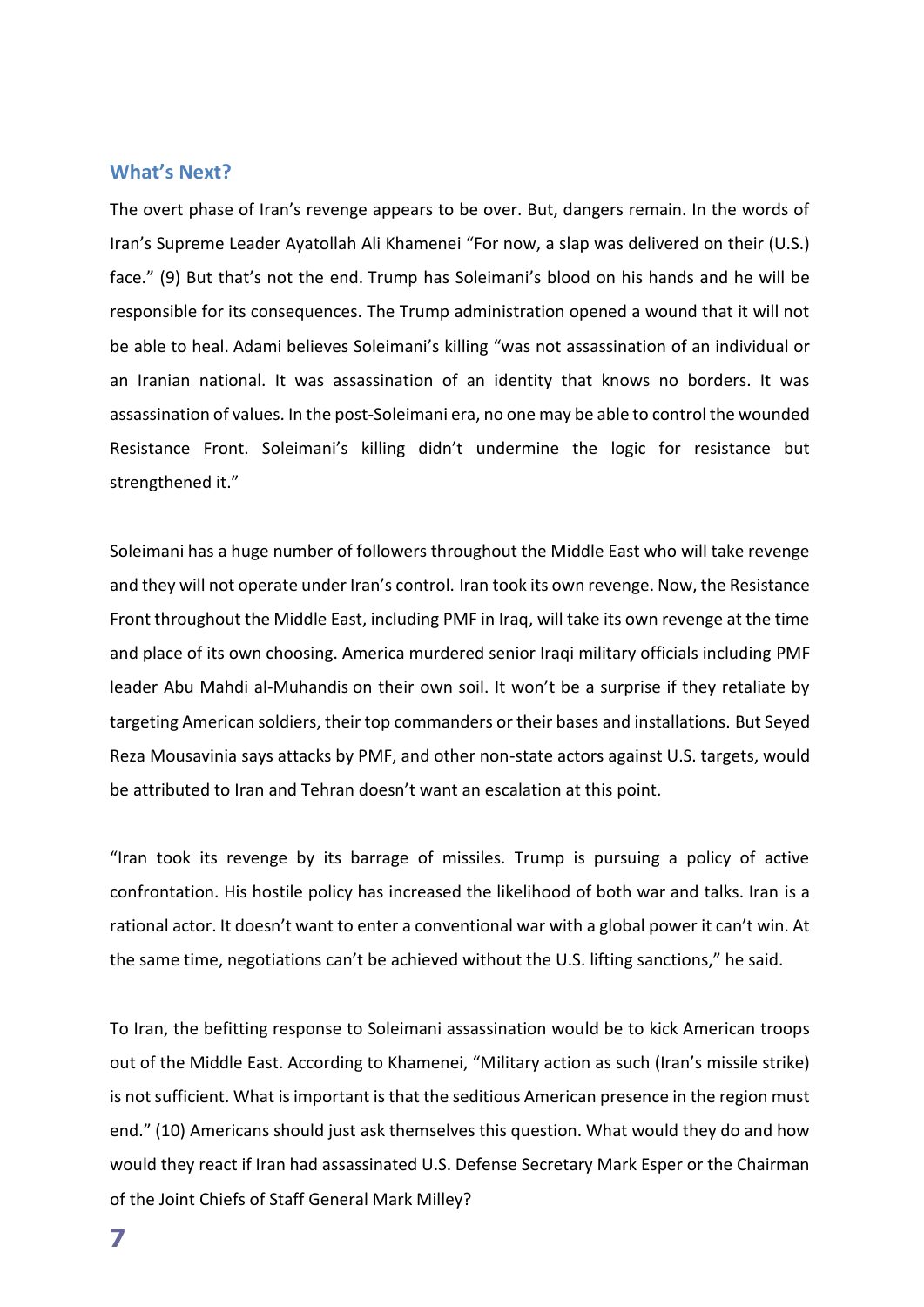The United States has effectively encircled Iran by setting up military bases all around it and stationing about 68,000 troops, 11,000 kilometers away from its borders. The prime responsibility of every state is to protect its own security and the security of its people. Soleimani's assassination proved beyond any doubt that U.S. military presence in the region is an existential danger to Iran and a threat not only to Iran's territorial integrity but also Iraq's security.

That's one reason why the Iraqi Parliament, in reaction to the U.S. drone attack, approved a resolution January 5 calling for the expulsion of American troops from Iraq. A majority of about 180 legislators voted in favor of the nonbinding resolution. Sunni and Kurdish lawmakers didn't attend the session but the resolution and the January 24 "Million-Man March" protest in Baghdad sent a clear message to Washington that most Iraqis want U.S. troops, estimated at over 5,200, out of their country.

Should American forces not leave Iraq peacefully, in the words of Iraqi militia commander Qais al-Khazali, they "would be considered an occupying force" and kicked out by force. (11) Zarif says Soleimani's assassination is the beginning of the end to U.S. military presence in the region. "End of U.S. malign presence in West Asia has begun." (12) But, Mousavinia believes while expelling U.S. forces would serve Iran's interests, it may not be realistic to expect that it would happen anytime soon. "Kicking out U.S. forces from this region may not be feasible within the next five years," he said.

Soleimani's assassination has not made the Middle East safer for U.S. troops. Iranian officials have indicated that Soleimani being dead is more dangerous to U.S. forces than being alive. "In his death, the Iranian general may cost the United States far more than it gained by his killing." (13)

A brazen threat by U.S. envoy Brian Hook, that the new Quds Force Chief General Esmail Ghaani "will meet the same fate" as Soleimani, if he follows the same path, indicates that Washington has no intention to change its belligerent policy. (14) Iran's military legend was the champion of asymmetrical warfare. It's the successful war of the weak against the strong. So, it's likely that Iran and its friends will take revenge in the Soleimani style. Soleimani's death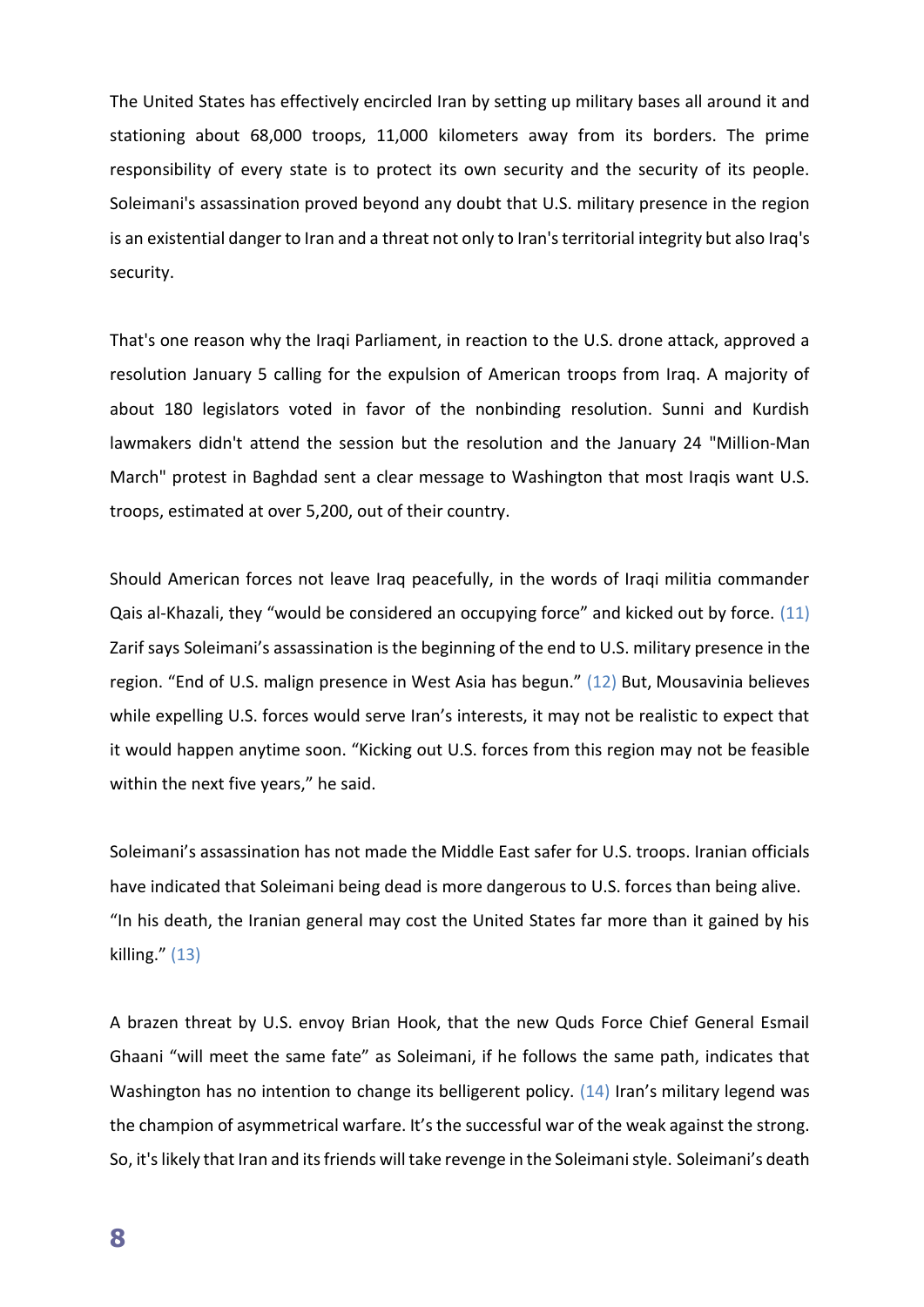undoubtedly is a major loss for Iran. He was the face of Iran's regional strategy but Tehran's strategy would now go beyond him.

#### **In the Shadow of the Assassinated General**

Soleimani carried out Iran's security strategy across the Middle East from Afghanistan to Lebanon to Gaza Strip. He was the celebrated commander of the Resistance Front. He inspired Lebanese and Palestinian fighters to stand up to Israeli occupation and assisted Iraqis to put up resistance against the U.S. invasion and occupation of their land. His death will have profound regional consequences. Soleimani's removal could be described as "assassination of the century" since his killing is believed to be part of a scheme to pave the way for Trump's infamous "deal of the century." (15) "The Soleimani assassination is America's most consequential strike this century." (16)

The U.S. and Israel see the Resistance Front a major obstacle in the way of their scheme. So, Soleimani, a champion of this front, needed to be removed. But, it's simplistic to assume that decapitating Soleimani will open the way for U.S. and Israeli domination of this region. Soleimani made Iran the most consequential player in the Middle East. He led Iran's public diplomacy - reaching out to people rather than governments - inspiring people to defend their rights, their country and their identity.

It is not difficult to understand Trump's strategy of confronting Iran: Imposing maximum pressure to obtain maximum leverage ahead of any talks to dismantle Iran's uranium enrichment program. Furthermore, his strategy has targeted the two main elements of Iran's regional power: Its ballistic missiles and its regional allies. Removing these two elements will be a key to give "deal of the century" a minimum of chance to work. Iran has learnt the hard lesson that the international system is not based on ethics or even international law but power. If you are not powerful, you will be bullied, humiliated and toppled. That's why Washington seeks to take these two elements away from Iran because it doesn't want Iran to be strong.

Trump's calculation is that "maximum pressure" strategy will either culminate in the collapse of Iran's ruling system or its surrender. But very likely, none will be achieved. Trump's coercive diplomacy will only result in greater chaos and instability in the region. No surprise to assume that Iran's Quds Force will do everything in its power to make America's military deployment

**9**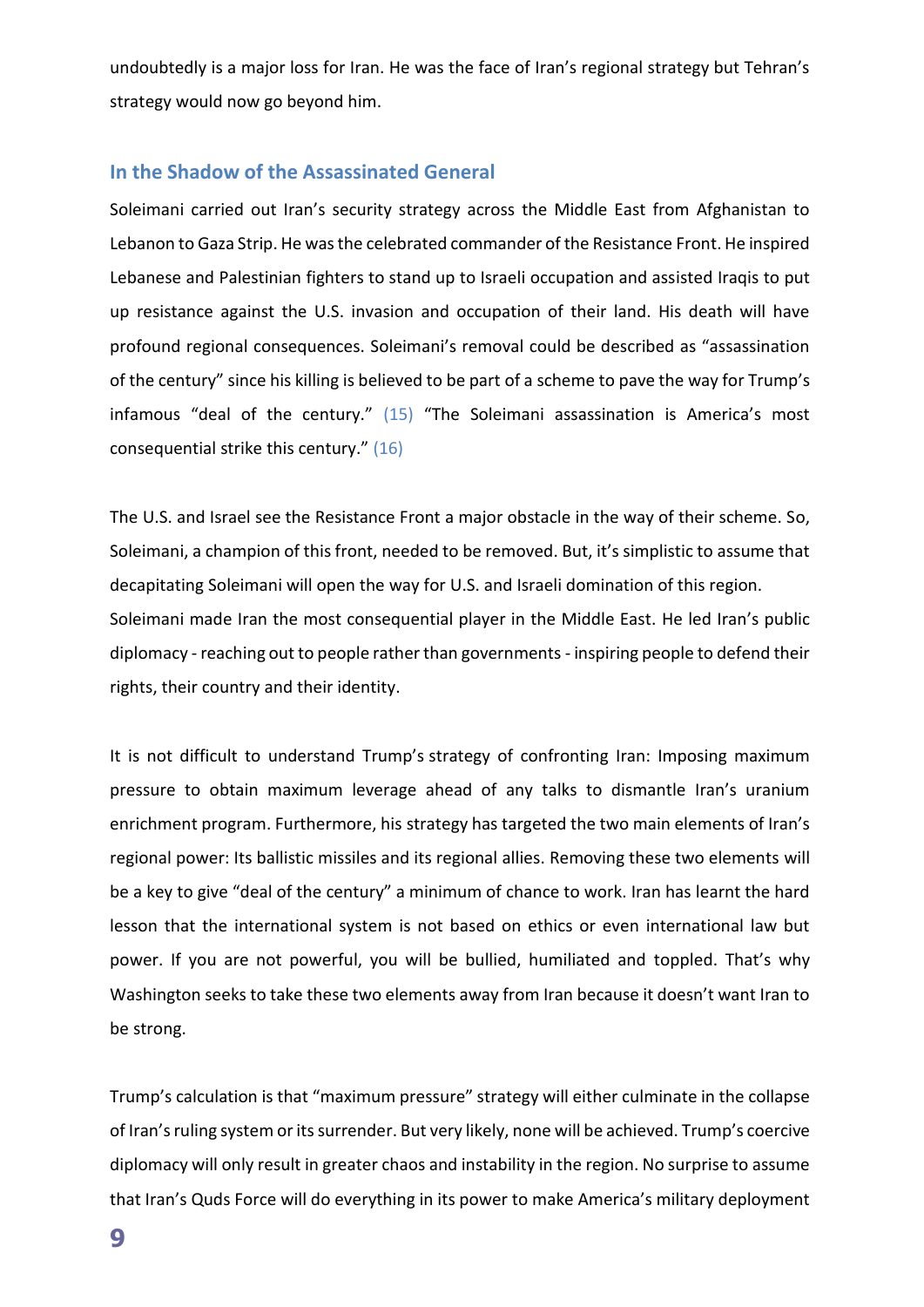in Iraq and elsewhere in West Asia unsustainable. Trump's "deal of the century" is a betrayal of the two-state solution based on 1967 borders. It ignores U.N. Security Council resolutions that call Israeli settlements in the West Bank illegal and support East Jerusalem to be the future capital of an independent Palestinian state. Under Trump's plan, Israel maintains sovereignty over west of the Jordan River, an undivided Jerusalem will be Israel's capital, and Israel will annex all Jewish settlements scattered throughout the West Bank. Palestinian refugees are required to give up their right of return. Palestinians have to accept a path to a future so-called state in a territory carved up by Israeli settlements and roads. Israel will have full sovereignty and control of the eastern border with Jordan. Palestinian enclaves in the West Bank in a future state will have no borders with the outside world. Palestinian groups have to be disarmed and dismantled. Many have likened the proposed archipelago of Palestinian enclaves under Israeli security control to the apartheid-era South Africa.

Under his plan, Trump has generously donated Palestinian lands to Israel as if it is his personal property, telling Netanyahu to unilaterally annex it in Israel's favor and take as much land as he wants. "After the nonsense that we heard today we say a thousand no's to the 'deal of the century,'" said Palestinian Authority President Mahmoud Abbas. "We will not kneel and we will not surrender." (17)



**The Ironies of the US-Iranian Relations (Getty)**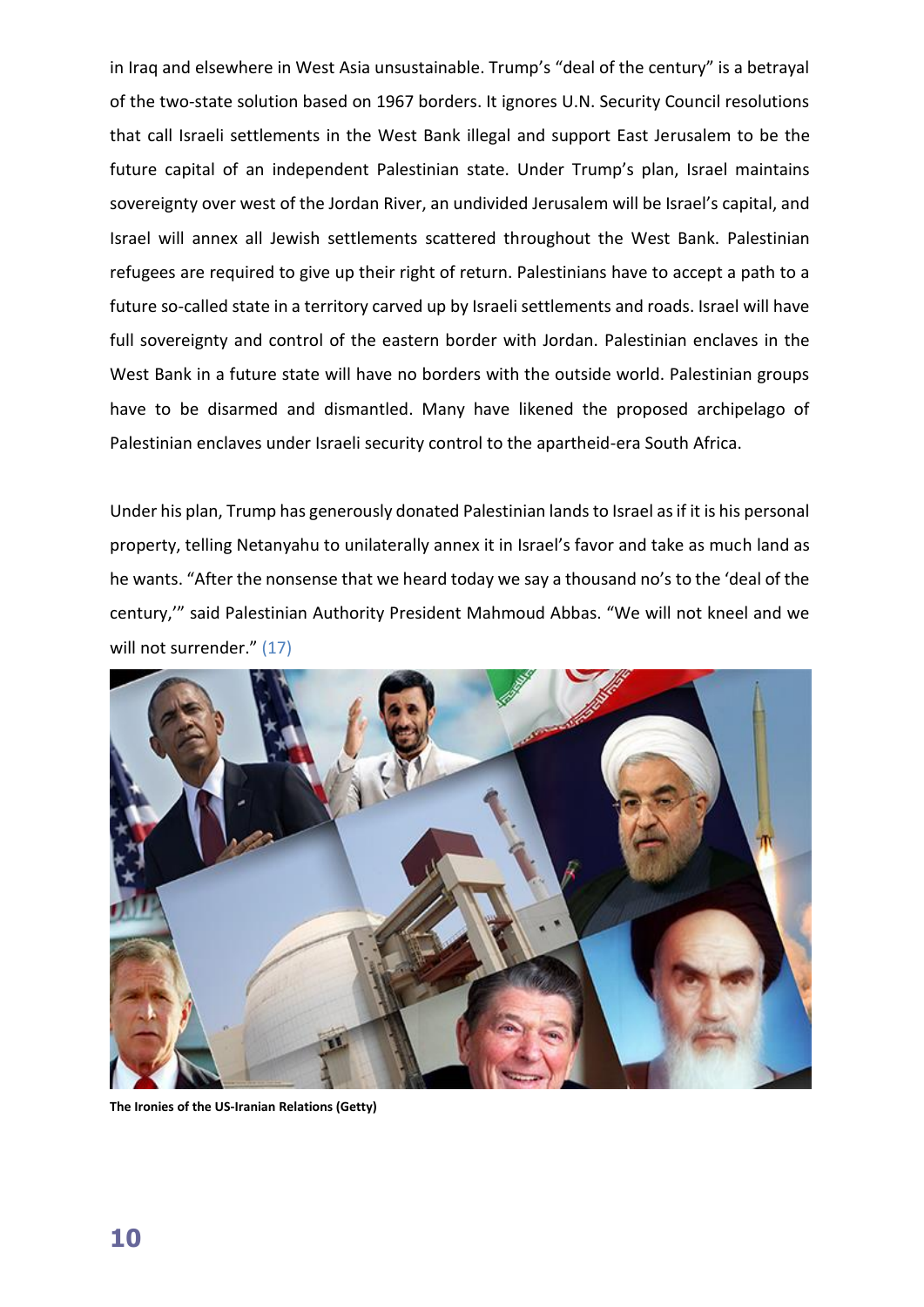The Trump's administration's recognition of Jerusalem as Israel's capital and moving the U.S. Embassy there had already turned the U.S. into a warring side, not a mediator. And Trump's proposed plan has been designed and developed without consultation with Palestinians. Even as Trump unveiled his plan, he named Soleimani. He effectively reaffirmed that Soleimani's assassination was a prelude to his "deal of the century."

"Trump's 'deal of the century' is no deal at all. Rather than working to bridge the profound gap between Israelis and Palestinians that bedeviled U.S. policymakers for decades, the Trump administration has spent the past three years doling out concessions to the former, while placing its boot on the latter." (18)

#### **Destabilization and Control**

The Trump administration's 2017 National Security Strategy stipulates that "The United States seeks a Middle East that is … not dominated by any power hostile to the United States." (19) The U.S. has been unable to impose American values and its way of life on the Middle East. Under George W. Bush, during the "unipolar moment", neoconservatives engineered "a policy coup" in the wake of the September 11 attacks to destroy governments in seven countries in five years. Their policy was "regime change" by force. The Bush administration started with Iraq in 2003 and had planned to then move to "Syria, Lebanon, Libya, Somalia, Sudan and, finishing off, Iran." (20) But the entire strategy failed after the U.S. was caught in the Iraq quagmire with dire consequences. The Iraq war disaster contributed to America's decline.

Under Obama and Trump, the United States has followed the same policy of imposing U.S. values on the Middle East through a new tactic: Destabilize and control. It has employed "restraint" strategy, meaning that it pursues the strategy of "buck-passing" - getting other states to deter or fight a rival or enemy while it remains on the sidelines. The U.S. wants its allies to pay the "expenses" and "blood", not America. It includes pitting traditionalists against modernists so that the two opposing forces in the Middle East challenge and undermine each other; people get fed up with their Islamic way of life; and finally embrace American values in the long term.

Simultaneously, Washington has worked to weaken governments and push the region backward. When the Islamic State of Iraq and Syria (ISIS) emerged, it was Soleimani going to the frontlines to fight it. He was the international face of the Resistance Front against ISIS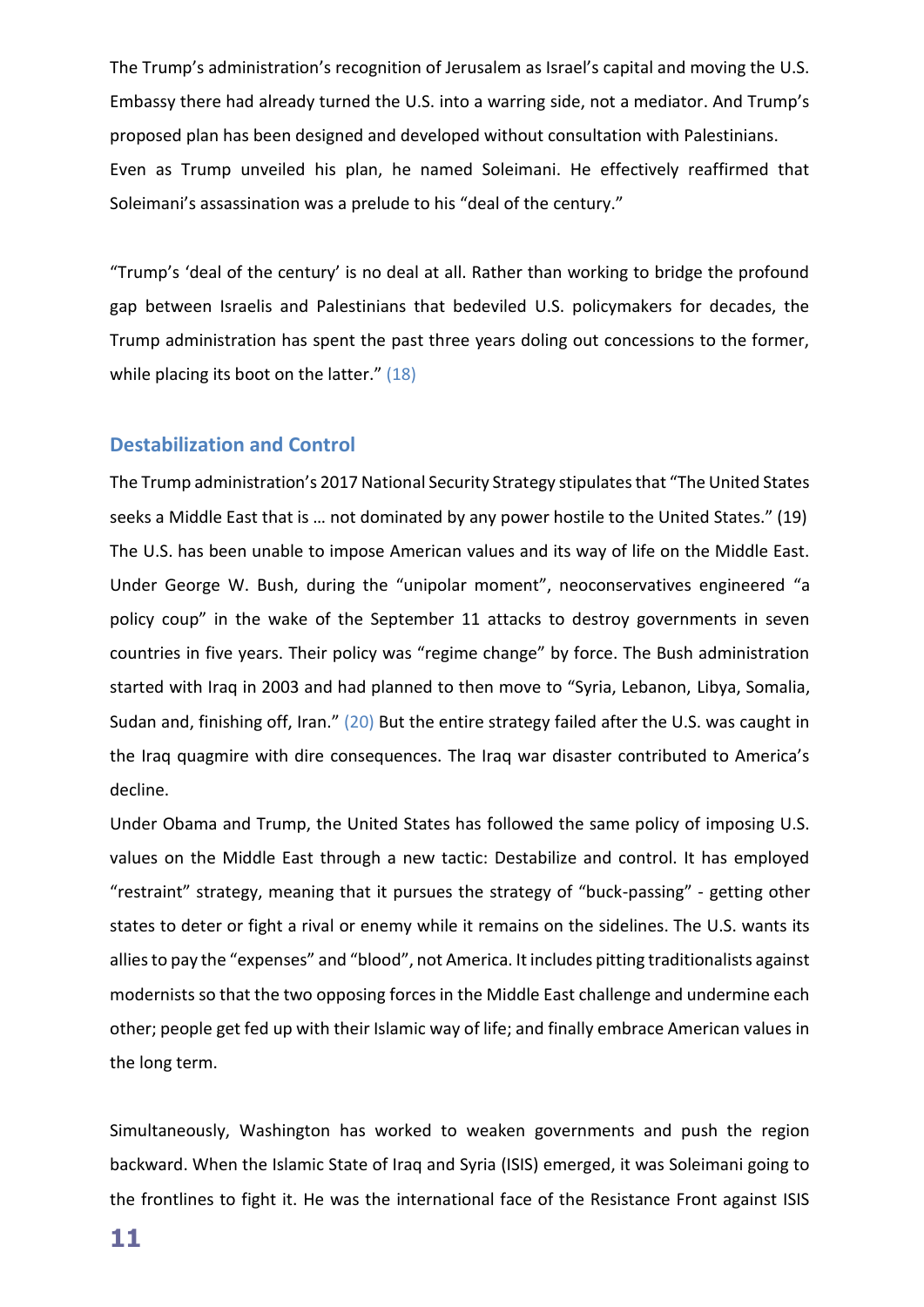terrorists. Without Soleimani, Baghdad would have fallen to ISIS in 2014. He successfully defeated ISIS while the Americans bombed one selected ISIS target for publicity and then assisted terrorists by bombing Syrian army bases to pave the way for ISIS advance. Soleimani's assassination was a gift to the terrorists who were defeated in the battlefield in the hands of the Iranian legend. Rarely anybody can dispute the fact that ISIS was the winner of Soleimani's death. "There's a winner from the US-Iran crisis, and it's ISIS." (21)

The United States does not want stable governments in the Middle East, excluding Israel, and a phenomenon like ISIS helps America's cause. It was not a slip of tongue when Trump called Obama "the founder of ISIS." (22) But, he stops short of acknowledging his own support for ISIS.

Building strong governments in the Middle East is detrimental to U.S. interests. Washington wants weak governments for a double purpose: To ensure Israel's domination and make people in the Middle East give up their local values and embrace American way of life instead. "Deal of the century" is a plan in this direction.



**US former Secretary of State Joh Kerry discussing the Nuclear Deal with his Iranian counterpart Mohamed Javad Darif**

### **Triggering Dispute Resolution Mechanism**

Europe appears to have moved closer to the Trump administration's position on the Joint Comprehensive Plan of Action (JCPOA) at the cost of losing its own face, values of multilateralism and jeopardizing the Nuclear Non-Proliferation Treaty (NPT). By triggering the dispute resolution mechanism, the European trio - Britain, France and Germany - have "kickstarted a process" that, if not resolved, could finally lead to the re-imposition of U.N.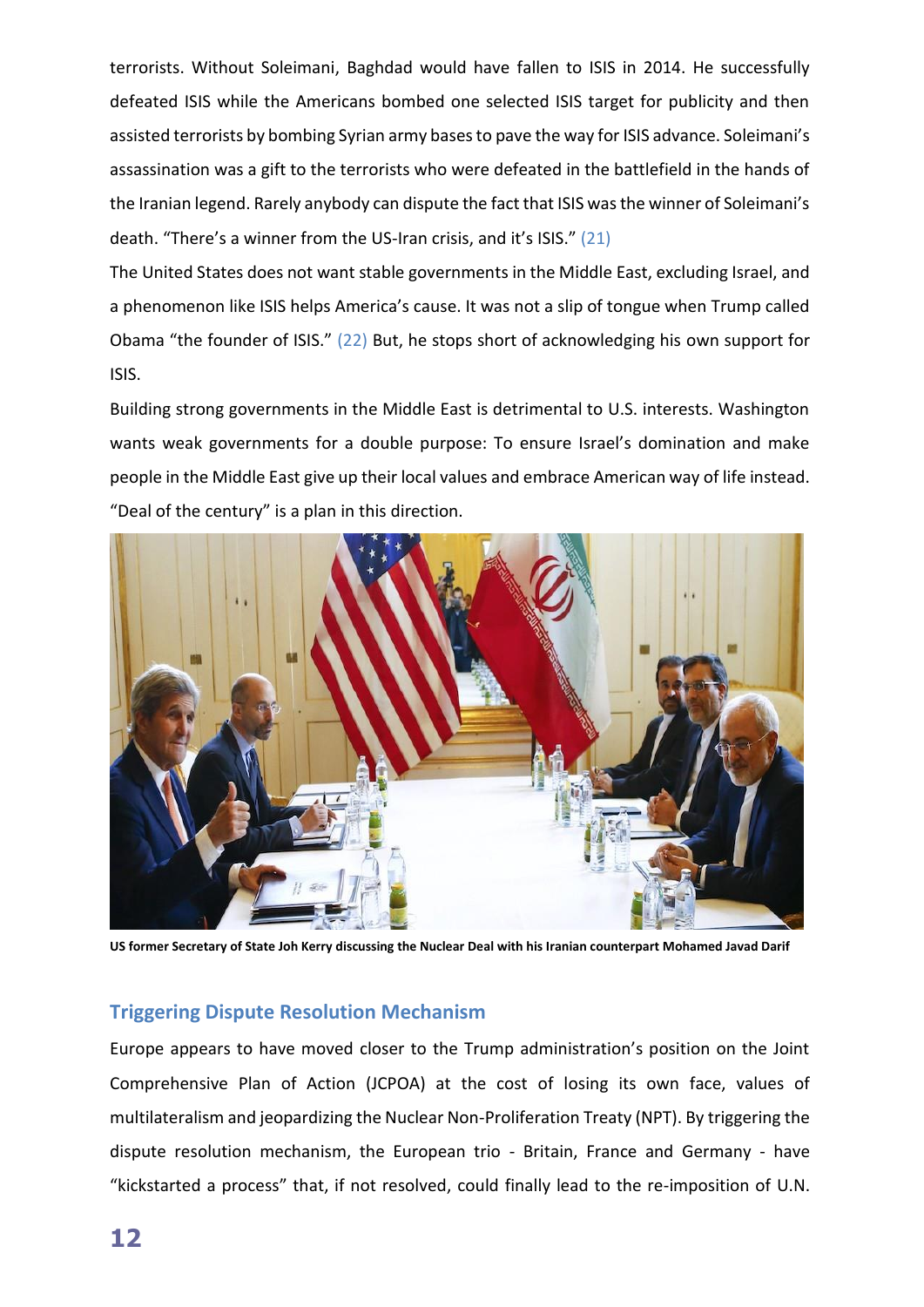sanctions against Iran and result in "the collapse of the 2015 nuclear deal … It would represent a severe blow to the cause of multilateral nuclear non-proliferation." (23)

Admission by German Defense Minister, Annegret Kramp-Karrenbauer, that the Trump administration had "secretly" warned the European trio that the U.S. would impose a 25 percent tariffs on European cars if they didn't trigger the dispute resolution mechanism demonstrates that Washington has openly resorted to extortion and extraordinary use of economic leverage to achieve foreign policy goals. (24) Unfortunately, Europe has given in to Trump bullying. British Prime Minister Boris Johnson's call to "replace the Iran deal with the Trump deal" demonstrates that Europe is not honest when it claimed that it activated the dispute mechanism because of Iran's step-by-step breaches of the nuclear deal. The reason: They didn't call for resolving the disputes. Instead, they've demanded that the "Trump deal" replace the JCPOA.

After the U.S. unilaterally withdrew from the multilateral nuclear deal on 8 May 2018, Iran remained committed to all its obligations for one year in the hope that Europe will keep its part of the deal. Europe used to buy 500,000 barrels a day of crude oil from Iran. Under the threat of U.S. sanctions, it stopped buying Iranian oil. Their companies withdrew from Iran. There were no banking relations. Under the JCPOA, Europe was required to normalize trade relations with Iran but it did not. Europe had promised to activate a special purpose vehicle, known as the Instrument in Support of Trade Exchanges (INSTEX), to facilitate non-dollar trade with Iran but it was never implemented.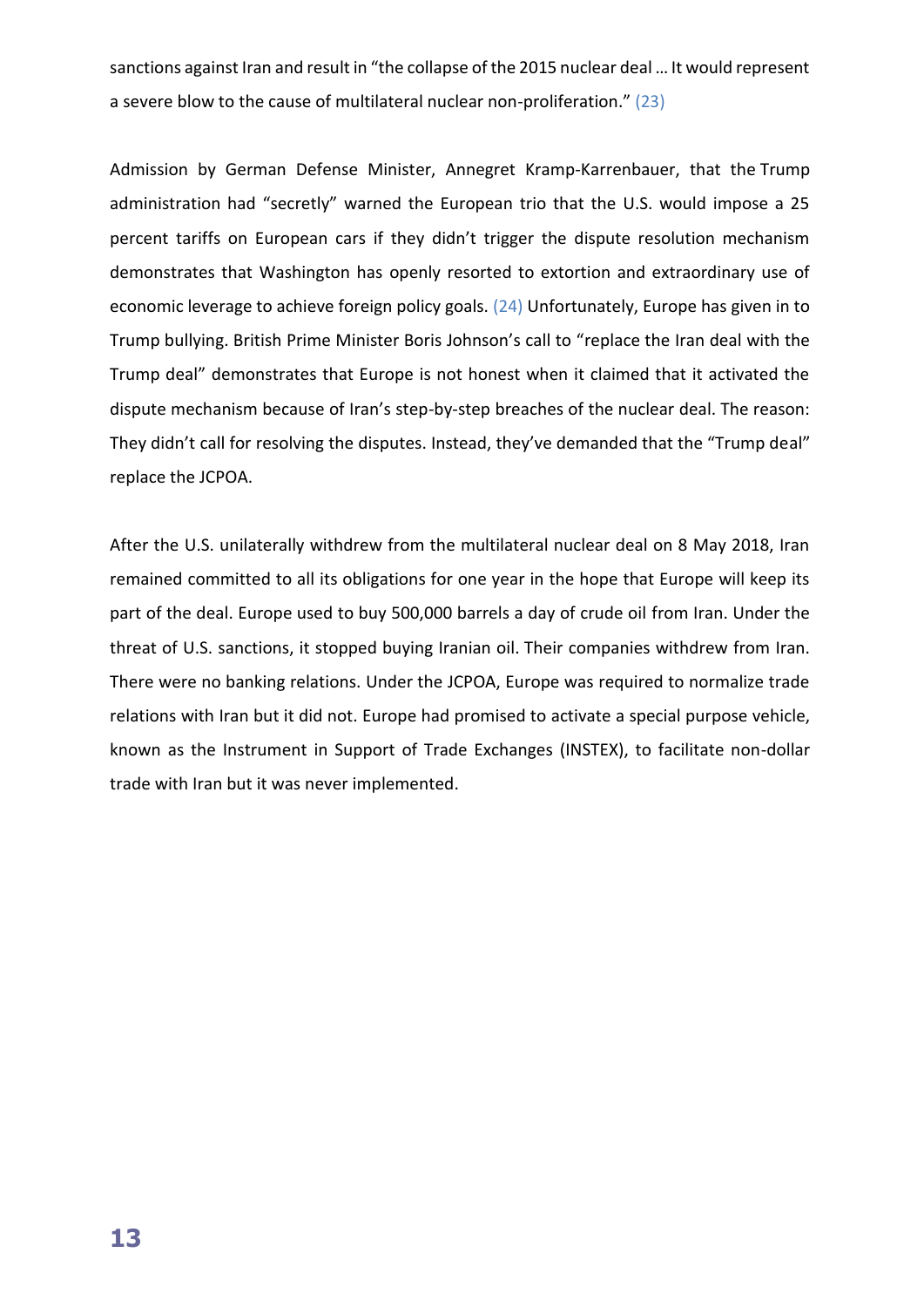

**President Regan's team during the Contra-Arms deal [Getty]**

A disappointed Iran began to gradually reduce its commitments to the JCPOA as of May 2019 to restore the balance since it could not unilaterally continue to abide by the deal while Europe did nothing for Iran's benefit. Iran has clarified that all the steps it has taken in recent months are reversible if Europeans abide by their obligations under the deal. The JCPOA is not dead yet but is moving towards a gradual death. Iran has now threatened that it will pull out of NPT if U.N. sanctions return. "Europeans submission to Trump's bullying has jeopardized the JCPOA. Europeans won't get the Trump deal by destroying the JCPOA. They have stabbed Iran in the back. They've betrayed Iran and yet are moving to kill the deal. This approach will only lead to greater tensions," Shokouhi said.

Iran continues to provide full access to the International Atomic Energy Agency (IAEA) to monitor Iran's nuclear facilities. It also implements the Additional Protocol, which allows intrusive inspections of its sites. But, this may not remain so if Europe continues to bend towards Trump. "Europe is gambling on keeping the 2015 Iran nuclear deal alive by threatening to destroy it  $-$  a risky, oddly timed strategy that could backfire badly ... dispute resolution mechanism starts a clock that the Europeans may not be able to control, subject to unpredictable actions by the leaders of both Iran and the United States." (25)

Iran currently finds no reason to hold talks with an administration that speaks through assassination and economic terrorism. Iran had a multilateral deal with the U.S. and Trump